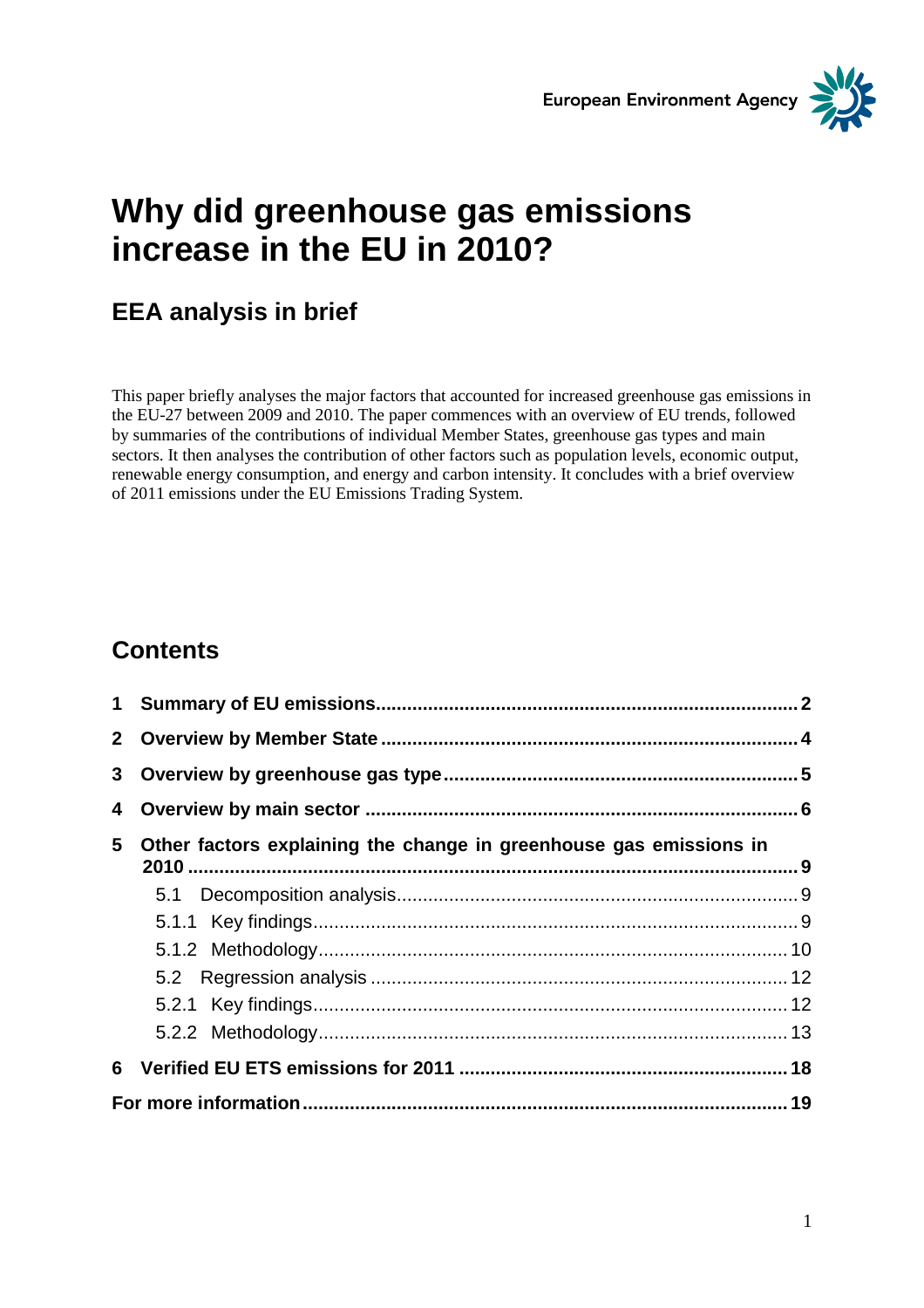# **1 Summary of EU emissions**

Total greenhouse gas emissions (excluding LULUCF) in the EU increased in 2010 after five consecutive years of emission reductions, starting in 2004. The annual percentage increase in emissions in 2010 was also the largest of the past 20 years of emissions reported to the UNFCCC.

In line with EEA predictions last year  $(^1)$ , GHG emissions between 2009 and 2010 increased by 2.4 % in the EU-27 and by 2.1 % in the EU-15. Figure 1 shows total greenhouse gas emissions in the period 1990–2010, both in the EU-15, as a party to the Kyoto Protocol, and in the EU-27.

In 2010, EU-15 emissions were 11.0 % below the base year under the Kyoto Protocol  $(2)$ . That constituted a net reduction of 468 million tonnes of  $CO<sub>2</sub>$ -equivalents, despite the 78.5 million increase compared to 2009.

Total greenhouse gas emissions in the EU-27 were 15.4 % below 1990 in 2010 — a net reduction of 862 million tonnes of  $CO_2$ -eq., despite the 111 million increase compared to 2009. If  $CO_2$  emissions from international aviation are included, the overall reduction would be 14.1 %  $(3)$ .

About 56 % of the EU increase in GHG emissions was accounted for by Germany, Poland and the United Kingdom. In percentage terms, growth in emissions was highest in Estonia, Finland, Sweden and Latvia. Contrastingly, Spain, Greece and Portugal continued reducing GHG emissions in 2010.

The increase in emissions in 2010 was partly driven by the economic recovery from the 2009 recession in many European countries, which had itself caused substantial emission reductions in 2008 and 2009 in all Member States. Final energy demand increased by 3.7 % in 2010, outpacing the increase in economic output (2.0 %).

In 2010 the winter was also colder than in the previous year, leading to increased demand for heating and higher emissions from the residential and commercial sectors. The continued strong increase in renewable energy use and the improved carbon intensity of fossil fuels — underpinned by strong gas consumption — prevented the increase in GHG emissions from being higher.

 $(^2)$ 

 $({}^1$ ) *Approximated EU GHG inventory: early estimates for 2010*, EEA Technical report No 11/2011 (http://www.eea.europa.eu/publications/approximated-eu-ghg-inventory-2010).

Following the UNFCCC reviews of Member States' 'initial reports' during 2007 and 2008 and pursuant to Article 3, paragraphs 7 and 8 of the Kyoto Protocol, the base-year emissions for the EU $\Box$ 15 have been fixed at 4 265.5 Mt CO2equivalents.

 $\int_0^3$ ) There is no Kyoto target for the EU-27 and therefore no applicable base year. The 20 % EU-27 target for 2020 is not directly comparable with the current accounting Kyoto rules due to the different scopes. When  $CO<sub>2</sub>$  emissions from international aviation are included (already part of the EU-ETS from 2012) the 15.4 % overall reduction between 1990 and 2010 would be equivalent to a 14.1 % reduction. If international shipping is included, the net emissions reduction between 1990 and 2010 would be 13.2 %.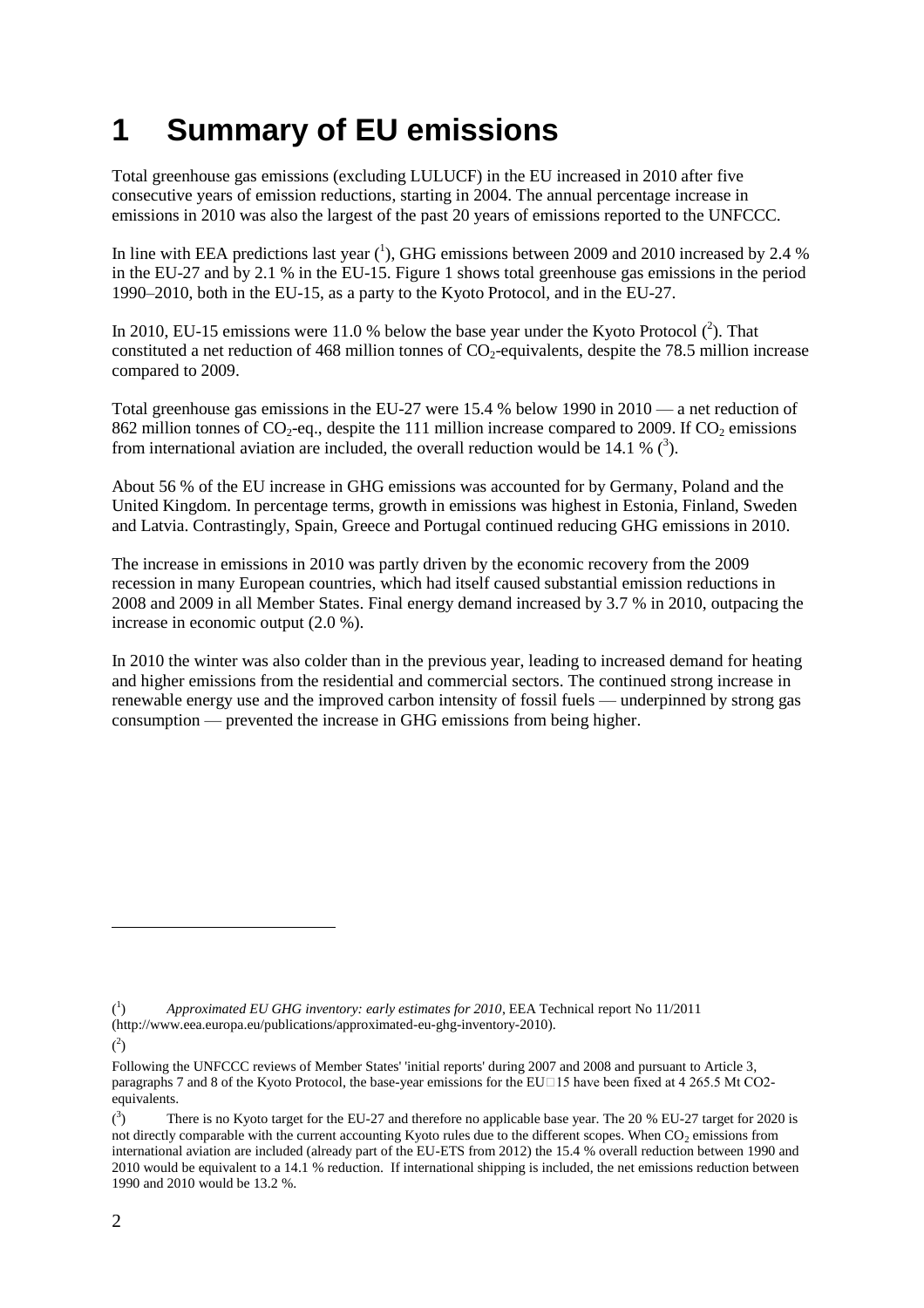



Source: EEA.

 $\overline{a}$ 

Overall the sectors covered by the EU Emissions Trading System (EU ETS) increased their emissions more in 2010 than the non-trading sectors (i.e. those outside the EU ETS). The 2010 verified emissions from EU-27 installations in EU EU-ETS sectors increased by 2.5 %, with emissions from industrial sectors rising by 5.2 %. The increase in EU ETS emissions in 2010 was nevertheless lower than the real growth in industrial gross value added that year.

Among the EU ETS sectors, the largest combined increase stemmed from manufacturing industries and construction (including iron and steel process emissions) and from public heat and electricity production. Higher industrial activity during 2010, after the strong contraction in 2009, appears to have led to a sharper increase in final energy demand and emissions in these sectors.

The sector that contributed most to higher emissions in the EU in 2010 was, however, 'residential and commercial', which broadly falls outside the scope of the EU ETS. The key reason for the 43 million tonnes increase in emissions there was the cold winter in 2010, which increased demand for heating, particularly by households.

In general, GHG emissions increased in the majority of key sectors in 2010, particularly sectors relying on fossil fuel combustion. CO<sub>2</sub> emissions from combusting fossil fuels increased by 2.8 % in the EU-27 in 2010 compared to 2009. This was driven by strong growth in emissions from natural gas (7.4 %), underpinned by significantly lower gas prices  $(4)$ , and higher emissions from solid fuels

 $($ <sup>4</sup> ) Despite the economic recovery in most EU Member States in 2010 (compared to 2009) the price of carbon remained relatively stable. This year, energy prices increased particularly for coal and oil products. Gas prices fell markedly in 2010 in the EU as a whole, which partly explains the stronger increase of gas consumption compared to other fossil fuels.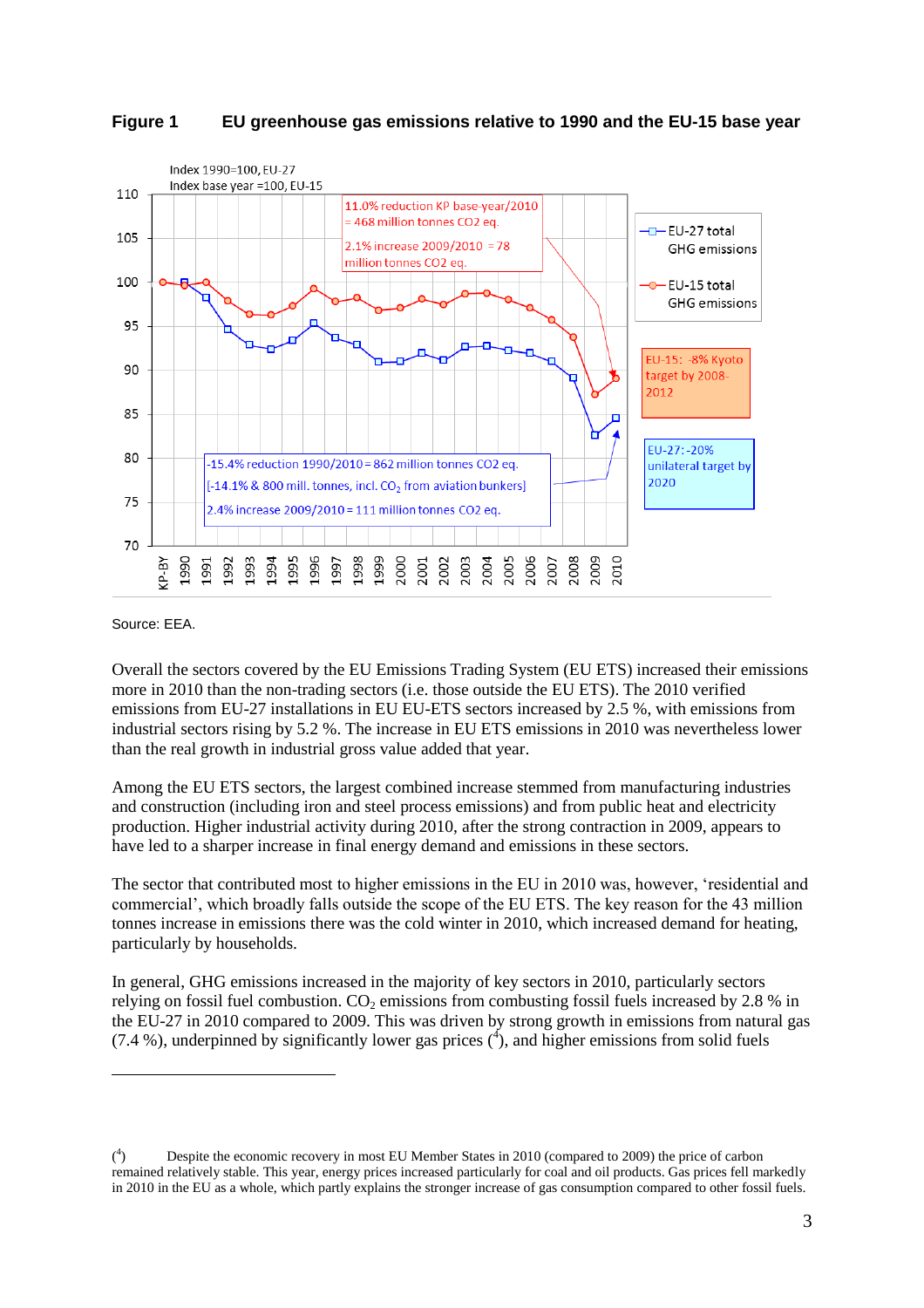$(4.1\%)$ , partly offset by lower emissions from the combustion of liquid fuels  $(-1.3\%)$ . The use of nuclear power also increased in 2010 (2.5 %). As in previous years, strong growth in the use of renewables (12.7 %) continued in 2010, offsetting the increase in GHG emissions in the EU in 2010.

# **2 Overview by Member State**

At the Member State level, most EU countries increased greenhouse gas emissions in 2010. The bars in Figure 2 depict the absolute emission increase or reduction by Member States between 2009 and 2010. Germany, Poland and the United Kingdom accounted for about 56 % of the total EU-27 net increase. In percentage terms, growth in emissions was highest in Estonia, Finland, Sweden and Latvia. Contrastingly, Spain, Greece and Portugal continued reducing GHG emissions in 2010.



**Figure 2 Greenhouse gas emissions by EU Member State**

Source: EEA.

The deep economic recession, which commenced at the end of 2008 and continued throughout 2009, was a key factor behind the strong decline in greenhouse gas emissions in 2009. Equally important, however, was the strong increase in the use of renewables in almost all EU countries.

In 2010, by contrast, economic growth was positive in the EU as a whole, with GDP increasing by about 2 % compared to 2009. As will be explained later, this economic recovery in the majority of EU Member States in 2010 was a significant factor behind the growth in EU GHG emissions in 2010, albeit not the only one.

This led to an improvement of the carbon intensity of fossil fuel consumption in many Member States, which partly offset the increase in GHG emissions in 2010.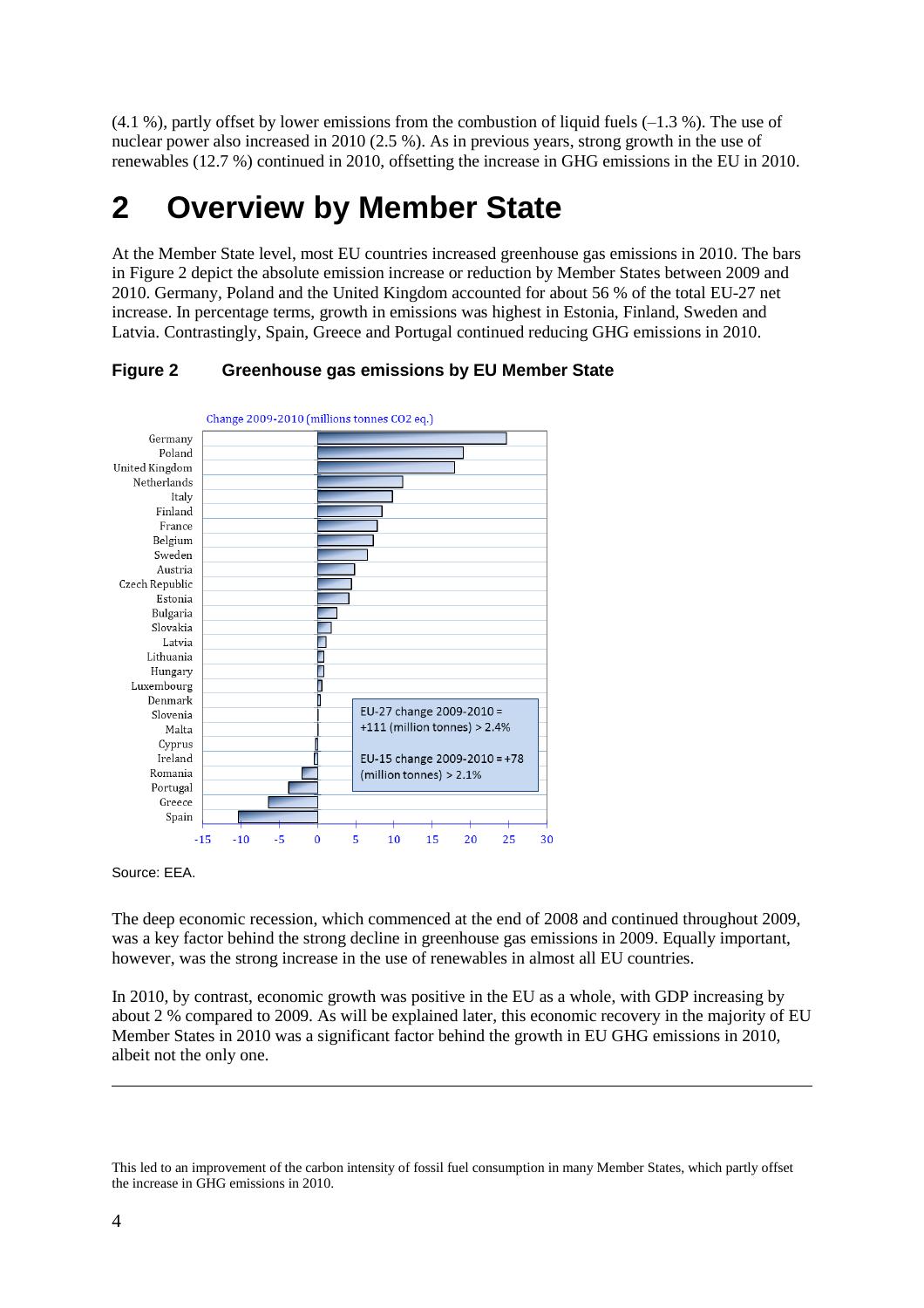# **3 Overview by greenhouse gas type**

Of the Kyoto greenhouse gases,  $CO<sub>2</sub>$  accounted for the largest increase in emissions in 2010 (Figure 3). This was mainly due to the improved economic situation and higher industrial activity in most Member States, increased use of fossil fuels (particularly gas and coal), and a colder winter. As in previous years, renewable energy consumption continued to grow strongly in 2010, offsetting an otherwise steeper increase in EU emissions.

In 2010, 82 % of all EU greenhouse gas emissions were  $CO_2$  related. About 94 % of the  $CO_2$  released to the atmosphere stemmed from combusting fossil fuels and the remaining 6 % from industrial processes.

Hydrofluorocarbons (HFCs) from industrial processes were the other group of greenhouse gases that increased significantly in 2010, continuing the long trend observed since 1990. HFCs are used in producing cooling devices such as air conditioning and refrigeration. The increase is consistent with both warmer climatic conditions in Europe and increased comfort standards (e.g. mobile air conditioning).

Emissions declined for nitrous oxide  $(N_2O)$ , which accounted for 7.2 % of total EU greenhouse gas emissions in 2010, and for methane  $(CH_4)$ , which accounted for 8.6 % of the total. The reduction in N2O emissions was mainly due to lower production of adipic acid — a precursor for nylon production. The small reduction in CH<sup>4</sup> emissions was due to lower emissions from enteric fermentation and less waste disposal on land.

Viewed over a longer timeframe, the decrease in methane emissions in the period 1990–2010 resulted from lower fugitive emissions from coal mining and post-mining activities, and lower emissions from managed waste disposal on land. Methane from enteric fermentation in the agricultural sector also fell significantly, partly due to reduced livestock numbers but also due to changes in the agricultural management of organic manures. Nitrous oxide emissions decreased strongly because of lower emissions from agricultural soils.

### **Figure 3 Greenhouse gas emissions by main gas in the EU-27**





Source: EEA.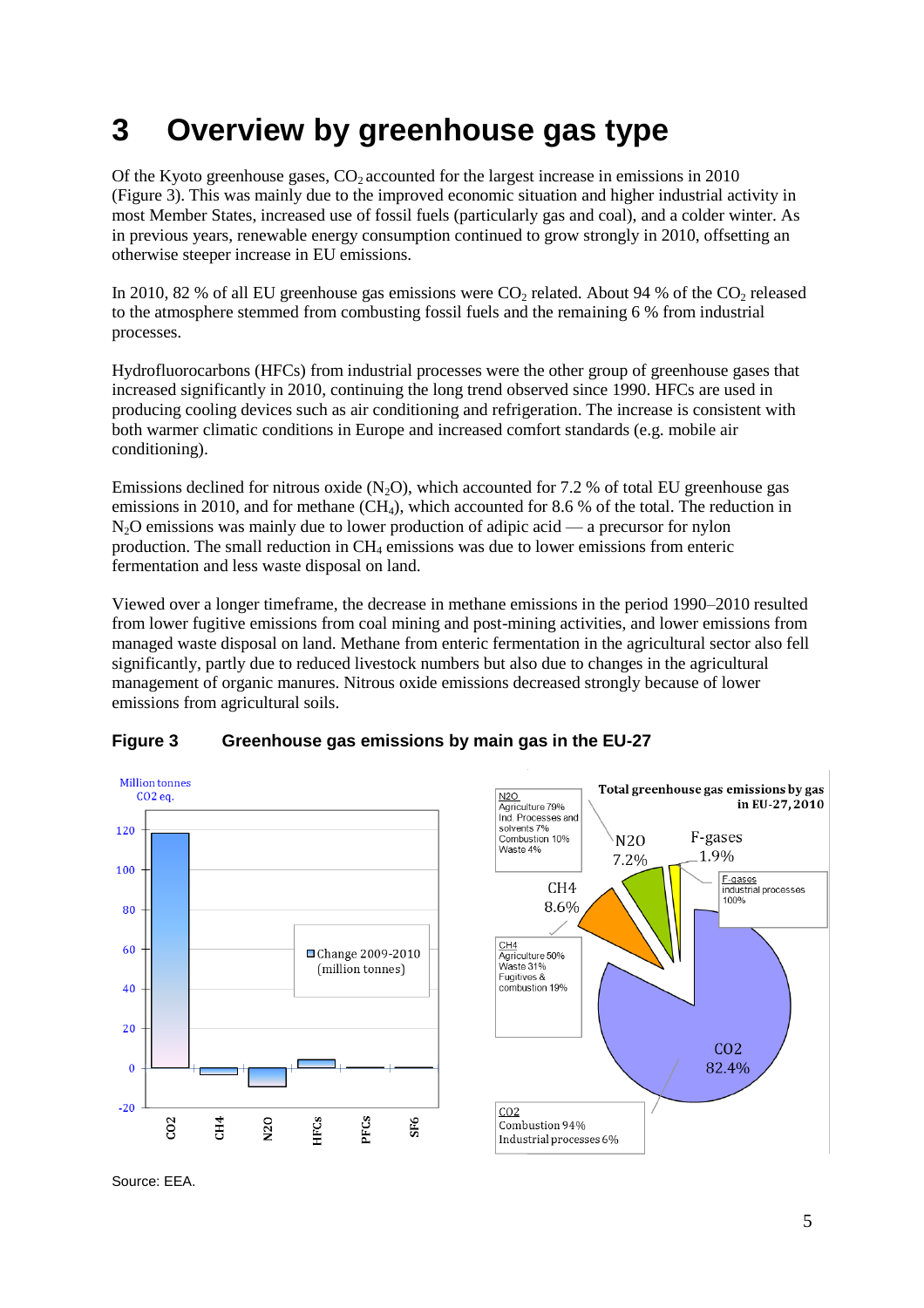# **4 Overview by main sector**

GHG emissions increased in the majority of key sectors in 2010, particularly sectors relying on fossil fuel combustion (Figure 4).

Emissions from EU ETS sectors increased more than non-trading sectors in 2010. Most of the biggest industrial installations operate within the EU ETS and higher industrial activity during 2010, after the huge contraction in 2009, appears to have led to a sharper increase in final energy demand and emissions in that sector. However, whereas total EU GHG emissions increased by more than total GDP, ETS emissions increased by less than the industrial gross value added, suggesting some efficiency improvements in the ETS sector.

The EU-wide emission sources that increased most in 2010 were:  $CO<sub>2</sub>$  emissions from residential and commercial sectors;  $CO<sub>2</sub>$  emissions from manufacturing industries and construction (including iron and steel process emissions); and  $CO<sub>2</sub>$  emissions from public heat and electricity production. Notwithstanding specific differences between Member States, the latter two sectors are largely part of the EU ETS, while emissions from the residential and commercial sectors broadly fall outside the EU ETS.



### **Figure 4 Greenhouse gas emissions by main sector in the EU-27**

Source: EEA.

The largest contributor to higher emissions in the EU in 2010 was the households and services sector, whose emissions increased by 43 million tonnes  $CO<sub>2</sub>$ -eq. compared to 2009. The winter in Europe in 2010 was colder than in 2009  $(5)$ , resulting in greater household (and services) demand for heating and higher GHG emissions. Part of this heating is supplied via distributed systems from district heating and combined heat and power thermal stations. The primary energy to generate distributed

 $\binom{5}{ }$ ) In addition, there was an 8 % increase in the number of heating degree days (an indicator of household demand for heating) in the EU-27, on average, during the first five months of 2010 compared to the same period of the previous year. More up-to-date heating degree days information is not available from Eurostat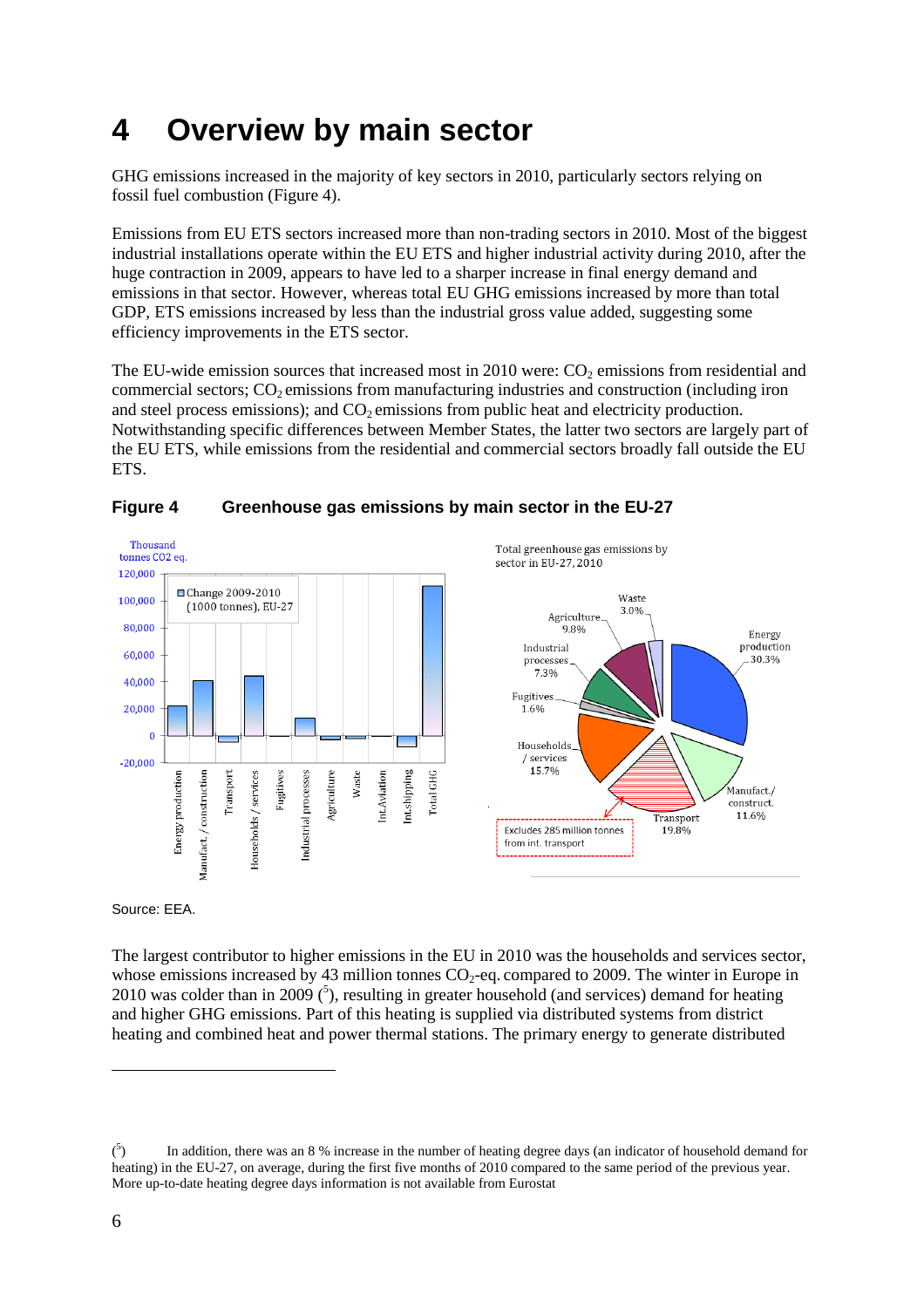heat (mainly from coal and gas) is reported under 'public electricity and heat production' in greenhouse gas inventories. Eurostat's energy balances confirm a very significant increase in derived heat in EU-27 households during 2010.

The other part of the heating consists of non-distributed heat  $(6)$ , which is generated directly by households and services. Non-distributed heat (mainly from gas and biomass) is reported under the residential/commercial sector in greenhouse gas inventories and it is as large as distributed heat at the EU level  $\binom{7}{1}$ . More than two thirds of the increase in emissions from households and services in 2010 was accounted for by higher gas use.

Viewed over a longer period, emission reductions from households (and services) are one of the key reasons for lower greenhouse gas emissions in the EU. One driver has been generally warmer winters in Europe and, correspondingly, less demand for heating. Even though 2009 was colder than 2008, and 2010 colder than 2009, the last two years were still among the warmest years since 1850.

The second largest contributor to higher EU emissions in 2010 was the coal-dominated iron and steel sector, and other key manufacturing industries.  $CO<sub>2</sub>$  combustion emissions in manufacturing industries (excluding steel) increased by 20 million tonnes in 2010.  $CO<sub>2</sub>$  emissions in the iron and steel sector (combustion and processes) increased by 33 million, driven by higher industrial activity and an increase in crude steel production. Greenhouse gas inventories for 2010, the 2010 energy balances and the verified 2010 emissions from the EU ETS published last year all confirm significantly higher energy use and emissions in industry — predominantly in iron and steel.

The third largest contributor to higher emissions in 2010 was electricity and heat production, with 14 million additional tonnes of CO<sub>2</sub> compared to 2009. Emissions from gas and coal more than offset lower emissions from liquid fuels in the sector. The use of biomass for heat and power also increased strongly in 2010 and continued the upward trend observed since 1990  $(^{8})$ .

Heat and electricity production remains the largest contributor to GHG emissions in the EU, accounting for 26 % of total GHG emissions in 2010. Figure 5 shows that  $CO<sub>2</sub>$  emissions from heat and power in the EU have generally decreased since 1990, despite a significant increase in fuel use in the sector. The implied emission factor for coal and lignite in the EU-27 was on average 101 tonnes of  $CO<sub>2</sub>$  per Terajoule in 2010. The emission factor for liquid fuels was 77 t  $CO<sub>2</sub>$  / Tj and for gaseous fuels it was 56 t  $CO_2/T$ . This means that coal releases around 80 % more  $CO_2$  than gas to deliver the same amount of energy. In 2010, gas use increased by more than coal use while oil consumption fell, resulting in reduced  $CO_2$  emissions per unit of fossil energy generated. The steady increase in biomass use also served as a substitute for fossil fuels.

 $($ <sup>6</sup> ) This includes emissions from fuel combustion in commercial and institutional buildings; all emissions from fuel combustion in households; and a smaller source category covering fuel combustion emissions from agriculture, forestry and fishing. Direct combustion emissions from households are by and large outside the EU ETS. It should be noted, however, that greenhouse gas emissions from households and services do not include indirect/distributed emissions. That is, greenhouse gas emissions resulting from the production of heat and electricity supplied to households and services are included under 'public electricity and heat production'.

 $\mathcal{C}$ ) In 2011, the EEA published the technical report 'End-user GHG emissions from energy: Reallocation of emissions from energy industries to end users 2005–2009'. The report's objective was to help improve understanding of past greenhouse gas (GHG) emission trends in the energy sector from the demand or end-user side. To do this, the report developed a methodology to redistribute emissions from energy industries to the final users (by sector) of that energy. This reallocation is done on the basis of Eurostat's energy balances and GHG inventories for the energy sector, as reported to the United Nations Framework Convention on Climate Change (UNFCCC), for the period 2005–2009.

 $(8)$ ) CO<sup>2</sup> emissions from the combustion of biomass (including biofuels in transport) are considered neutral for IPCC/UNFCCC reporting purposes. The assumption is that harvesting does not outpace annual regrowth, and that unsustainable biomass production would show as a loss of biomass stock in the LULUCF sector.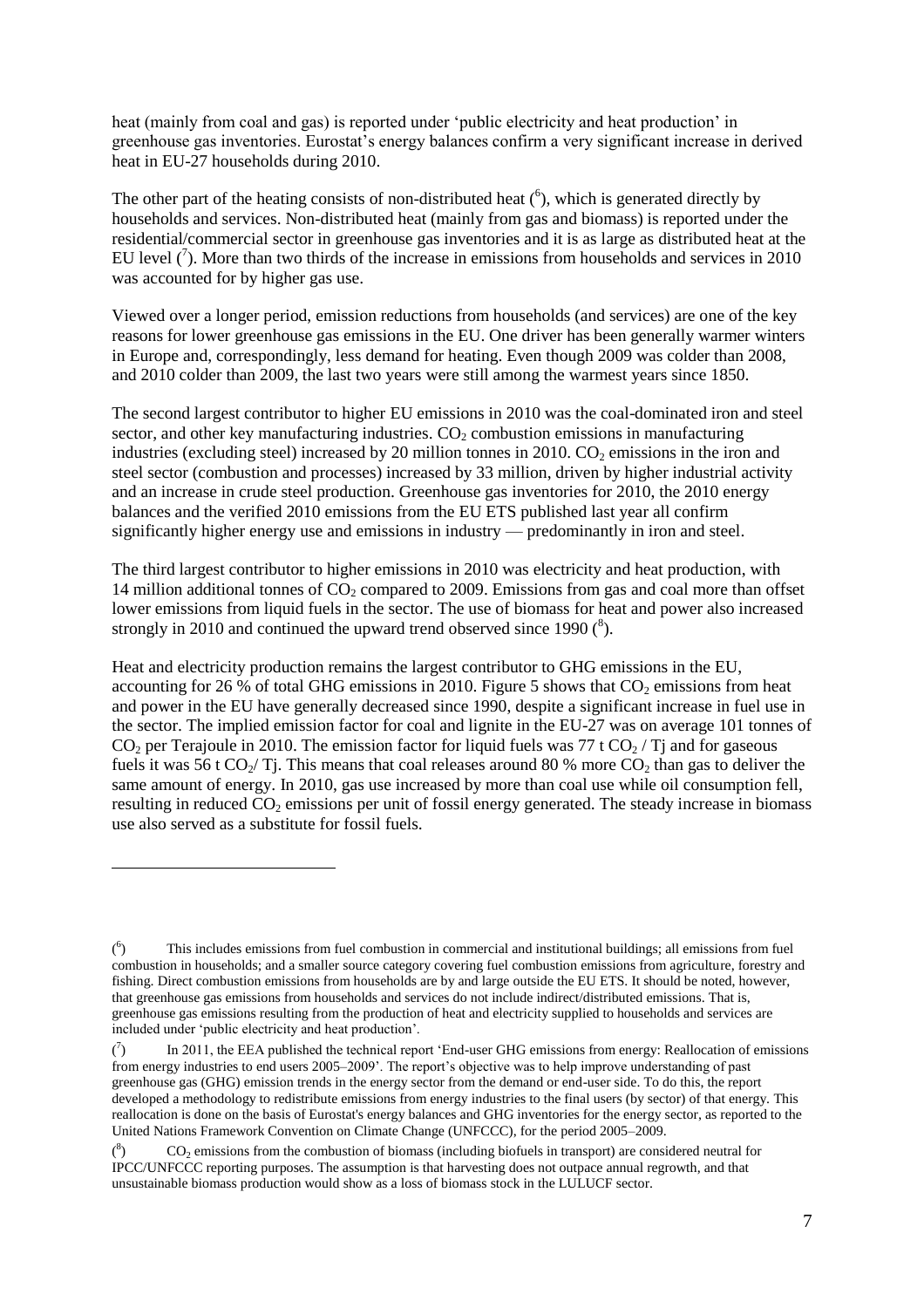In contrast to the favourable long-term emissions trend, emissions from EU heat and power production increased in 2010. Greater use of fossil fuels, particularly gas and coal, explain the increase of 14 million tonnes of  $CO<sub>2</sub>$  compared to 2009.



**Figure 5 Fuel use and CO<sup>2</sup> emissions from EU-27 electricity and heat production** 

Source: EEA

GHG emissions did fall in some sectors between 2009 and 2010. Road transport emissions continued to decline in 2010 due to lower gasoline emissions. This was despite the recovery in diesel emissions after two consecutive years of decline. Diesel price inflation has outpaced the rapidly increasing gasoline prices for some years. Along with the start of economic recession in the second half of 2008 and the whole of 2009, this triggered a fall in freight transport demand, which was reversed in 2010. To a lesser extent, increased use of biofuels also contributed to the lower road transport emissions in 2010.

Emissions from international aviation and maritime transport also fell for the third consecutive year. The decline in emissions from international shipping was much stronger, reflecting the severity of the economic recession and lower freight transport. Since 1990, however, international transport emissions have grown very rapidly, reaching 6 % of total EU greenhouse gas emissions.

Emissions from international aviation and maritime transport are not relevant for Kyoto compliance. They are reported in the greenhouse gas inventory as memorandum items, representing 285 million tonnes of  $CO_2$ -equivalents in 2010 for the EU as a whole.

Figure 6 presents the most influential key emission sources (excluding bunkers) in the EU in the periods 1990–2010 and 2009–2010.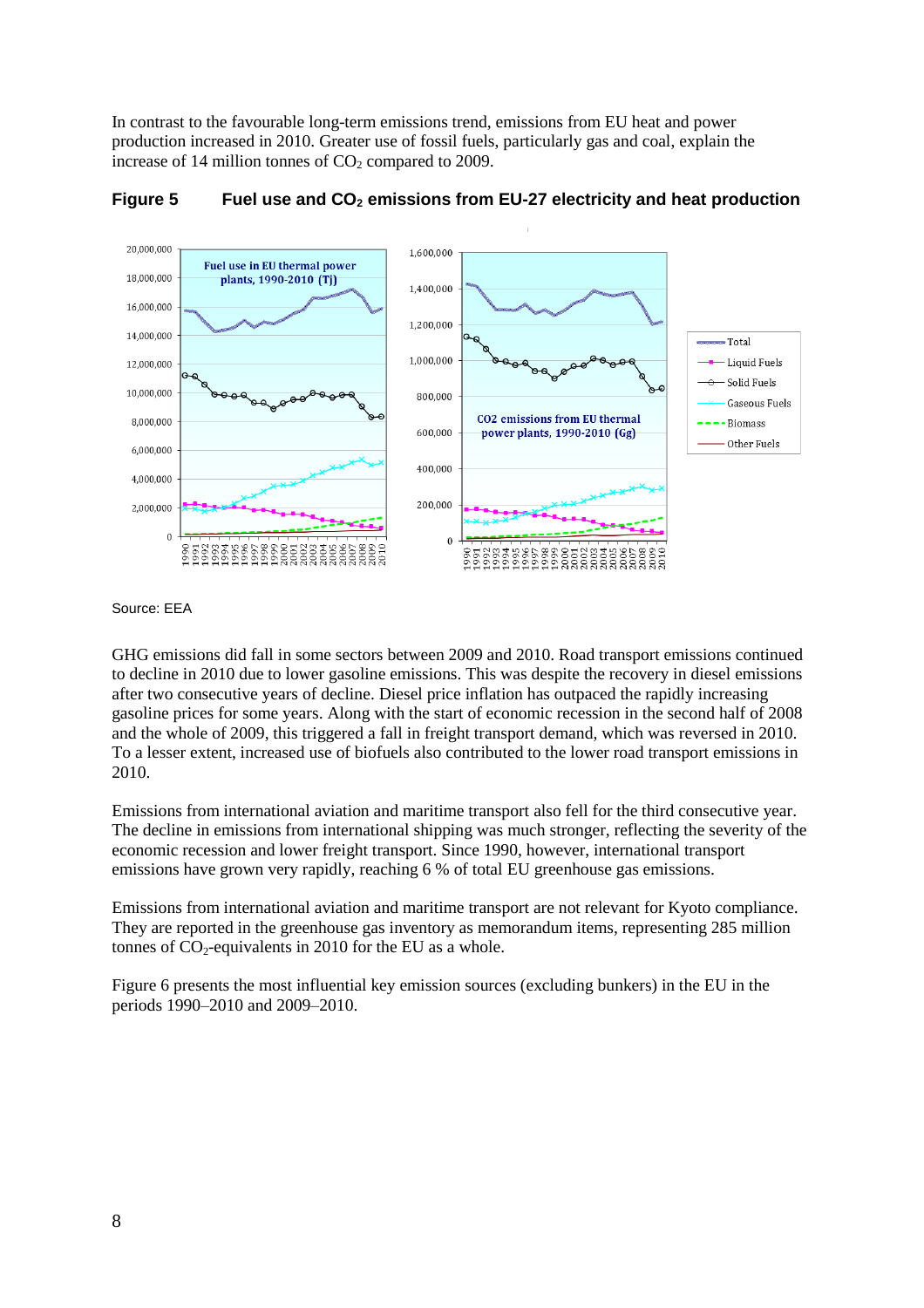#### **Figure 6 Overview of the EU-27 source categories recording the largest increases and decreases in the periods 1990–2010 and 2009–2010**



Source: EEA

# **5 Other factors explaining the change in greenhouse gas emissions in 2010**

A number of factors outside formal GHG inventory reporting can help explain the increase in greenhouse gas emissions in the EU in 2010. This section introduces additional socio-economic explanatory variables to provide a more complete picture of why emissions from fossil fuel combustion increased in 2010. These additional variables include population, GDP and the full energy balances of EU Member States reported to Eurostat.

Two approaches to understand emission drivers are presented below: a decomposition analysis based on an extension of the original Kaya identity, and a regression analysis using both standard and robust methods.

### **5.1 Decomposition analysis**

#### *5.1.1 Key findings*

EEA data show that  $CO<sub>2</sub>$  emissions from energy-related fossil fuel combustion (including transport) increased by 2.8 % (100 million tonnes) in the EU-27 in 2010. The average fossil fuel  $CO<sub>2</sub>$  emission factor continued its downward trend in 2010, although at a slower pace. Eurostat data for 2010 show that the EU population increased by 0.3 % (1.4 million people) and GDP increased by 2.0 %. The final energy intensity of the economy grew by 1.6 % in 2010 compared to 2009, as increased final energy demand in 2010 (3.7 %) outpaced GDP growth (2.0 %).

Energy balances also point to a strong increase in primary energy consumption in the EU (3.2 %) but a stronger increase in renewable energy (12.7 %), particularly from wind, solar and hydro for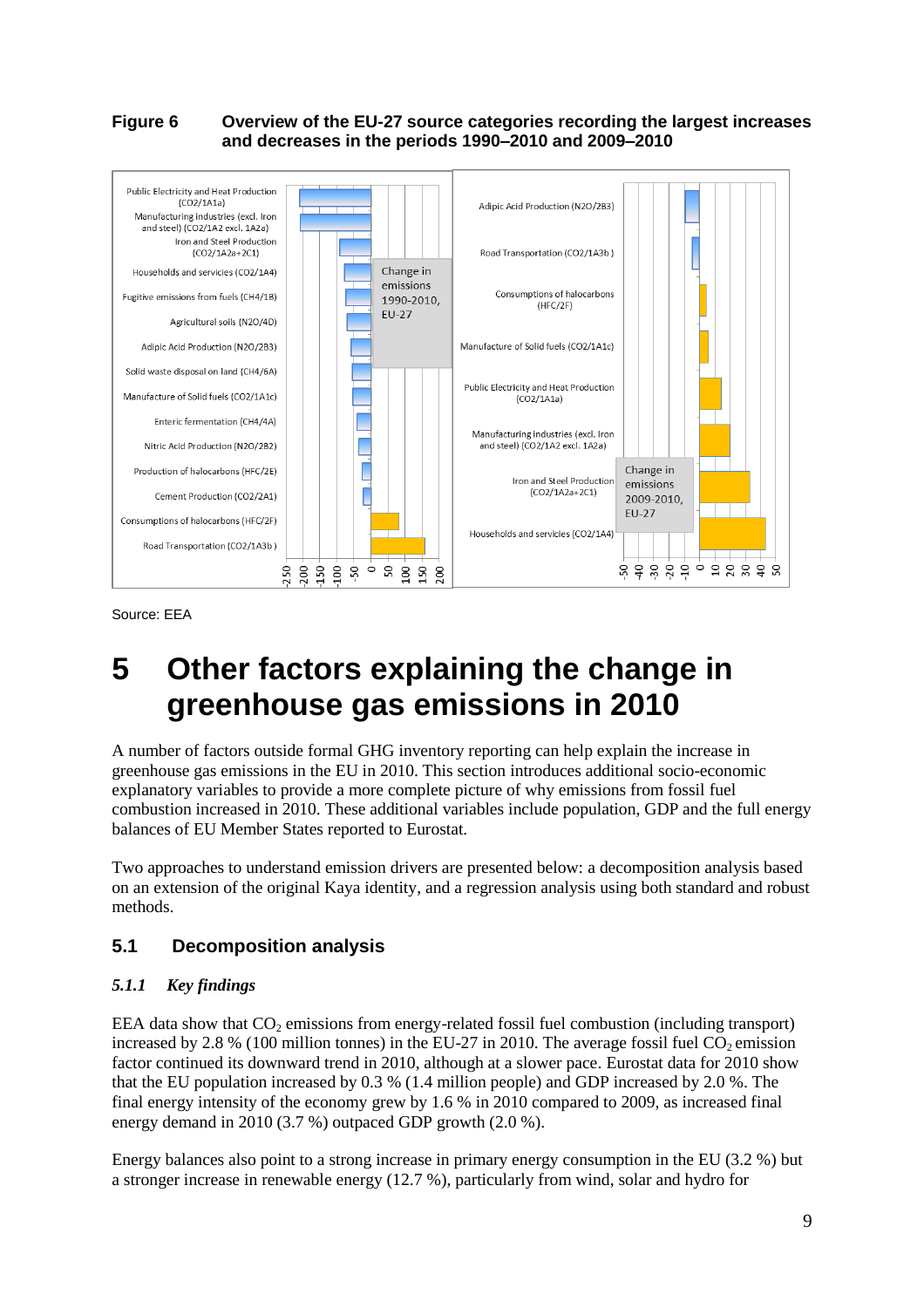electricity generation. As discussed in Section 5.2, the overall increase in GHG emissions in the EU would have been worse if renewable energy use had not continued to expand.

### *5.1.2 Methodology*

Decomposition analysis is often used to portray the primary forces driving emissions. The explanatory factors should not be seen as fundamental factors in themselves, however, nor should they be seen as independent of each other.

Energy combustion (i.e. the production and consumption of energy by all sectors, including transport) accounted for over 90 % of the net increase in EU greenhouse gas emissions in 2010. Figure 7 shows a breakdown of the factors that help explain or illustrate year-on-year changes in  $CO<sub>2</sub>$  emissions (the largest GHG gas) from the combustion of fossil fuels. For definitions see Box 1.

#### **Box 1 Factors used in the decomposition analysis**

The chosen factors are an extension of the Kaya identity and should be seen as illustrative only since they represent an identity where the dependent variable is not determined stochastically.

The **equation** is:

(y)  $CO_2 = (x_1)POP * (x_2) GDP/POP * (x_3) FEC/GDP * (x_4) PEC/FEC * (x_5) FFC/PEC * (x_6)$ CO<sub>2</sub>/FFC, where:

The **factors** are:

 $(y)$  CO<sub>2</sub>: carbon dioxide emissions from energy combustion processes

 $(x_1)$  POP: population (population effect)

 $(x_2)$  GDP/POP: GDP per capita (affluence effect)

 $(x_3)$  FEC/GDP: final energy intensity of the economy (energy intensity effect)

 $(x_4)$  PEC/FEC: primary energy relative to final energy (energy efficiency effect)

 $(x<sub>5</sub>)$  FFC/PEC: fossil fuel consumption in total primary energy (non-carbon fuels effect)

 $(x<sub>6</sub>)$  CO<sub>2</sub>/FFC: carbon dioxide emissions in fossil fuel consumption (carbon intensity effect)

 $CO<sub>2</sub>$  emissions from energy combustion increased by 2.8 % (100 million tonnes) in the EU-27 in 2010. A growing population and GDP generally contribute to higher  $CO<sub>2</sub>$  emissions. The population increased by 0.3 % (1.4 million people) while GDP grew by 2.0 %, leading to a 1.7 % increase in GDP per capita in 2010. This positive affluence effect appears quite dominant in 2010 (as it did in 2009, but on the negative side).

The energy intensity of the economy deteriorated by 1.6 % in 2010 compared to 2009. This was mainly because the strong increase in final energy demand in 2010 (3.7 %) outpaced the increase in GDP (2.0 %).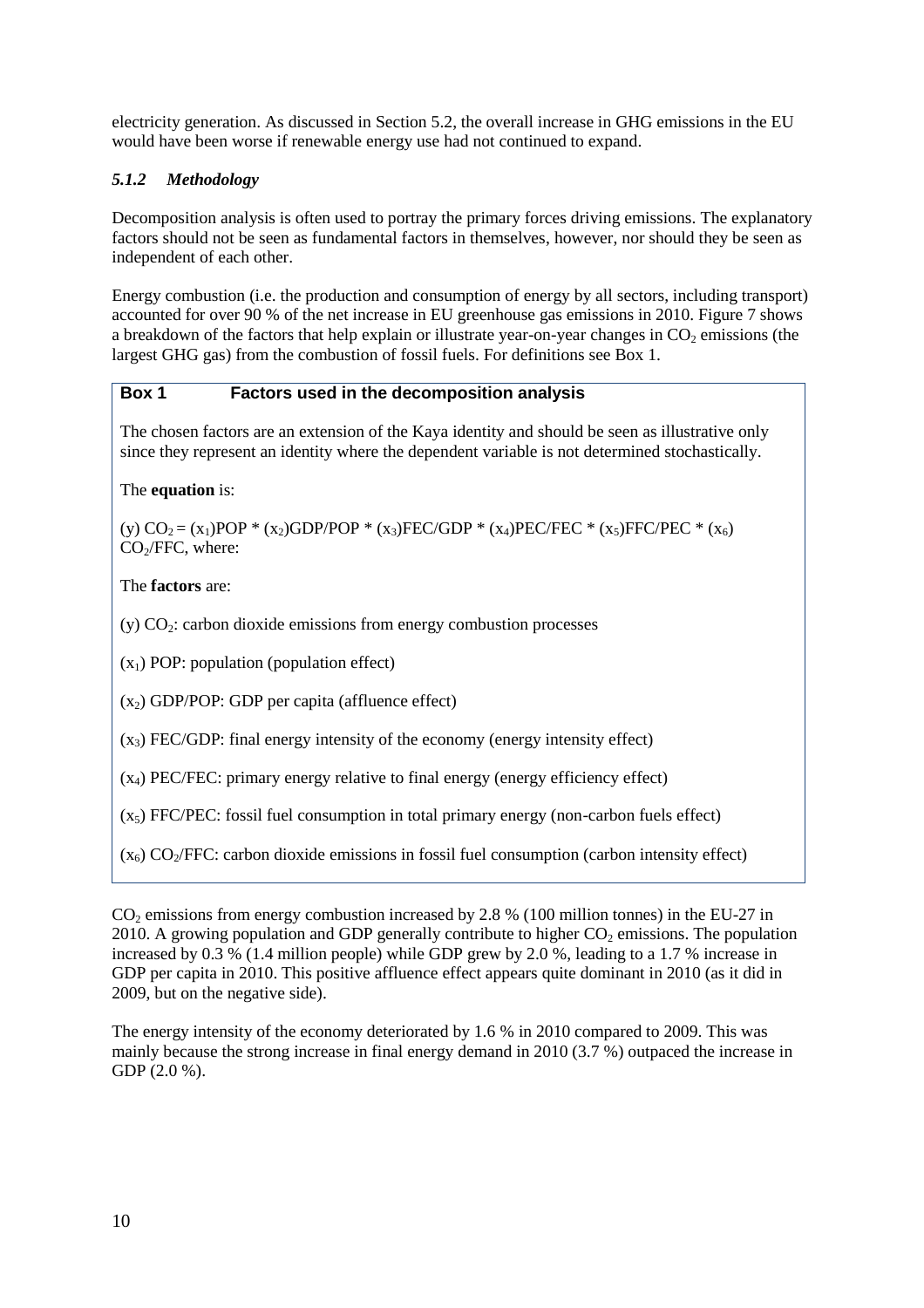#### **Figure 7 Explanatory factors for CO<sup>2</sup> emissions from energy combustion in the EU-27, 1990–2010**



Note: The chart shows the estimated contributions of the various factors that have affected  $CO<sub>2</sub>$  emissions from energy production and consumption in the EU-27. This approach is often used to portray the primary forces driving emissions. The explanatory factors should not be seen as fundamental factors in themselves nor should they be seen as independent of each other.

Source: EEA (GHG emissions); Eurostat (population and energy balances); Eurostat and European Commission Ameco database (GDP).

Eurostat's 2010 energy balances also point to a strong increase in primary energy consumption (3.2 %). This rate was, however, lower than the increase in final energy available to the end-use sectors  $(^9)$ , resulting in an improvement of the 'energy efficiency effect' in 2010. At least two reasons can explain this improvement. First, there was a strong increase in renewables, some of which can produce electricity by means of mechanical energy without any combustion. The avoided transformation losses in thermal power stations that resulted partly explain why emissions did not increase more. Second, there was also a half percentage point increase in the transformation efficiency in conventional thermal power stations (including district heating) in the EU, to 50.4 % in 2010. Viewed over a longer timeframe, the increased use of electricity from combined heat and power (cogeneration) and recovery of excess heat have also contributed to higher energy efficiencies in the EU.

Along with the strong increase in primary consumption of fossil fuels (gas, coal, oil) the energy balances show a very strong relative increase in renewable energy, particularly of wind, solar and hydro for electricity generation. In absolute terms, however, biomass still represented about 70 % of

 $( \degree$ ) It is worth noting that not all primary energy is available to the end users of energy such as industry, transport, households, services and agriculture. This is because various losses occur within the energy system to transform primary energy (e.g. coal and lignite, natural gas and crude oil) into useful energy (i.e. heat, electricity, gasoline etc.). In addition to transformation losses, there are additional losses related to energy distribution and consumption of energy by the energyproduction sector itself. In the case of non-combustible renewables such as wind, hydro (without pumping) or photovoltaics, mechanical energy is used to transform primary energy into useful energy.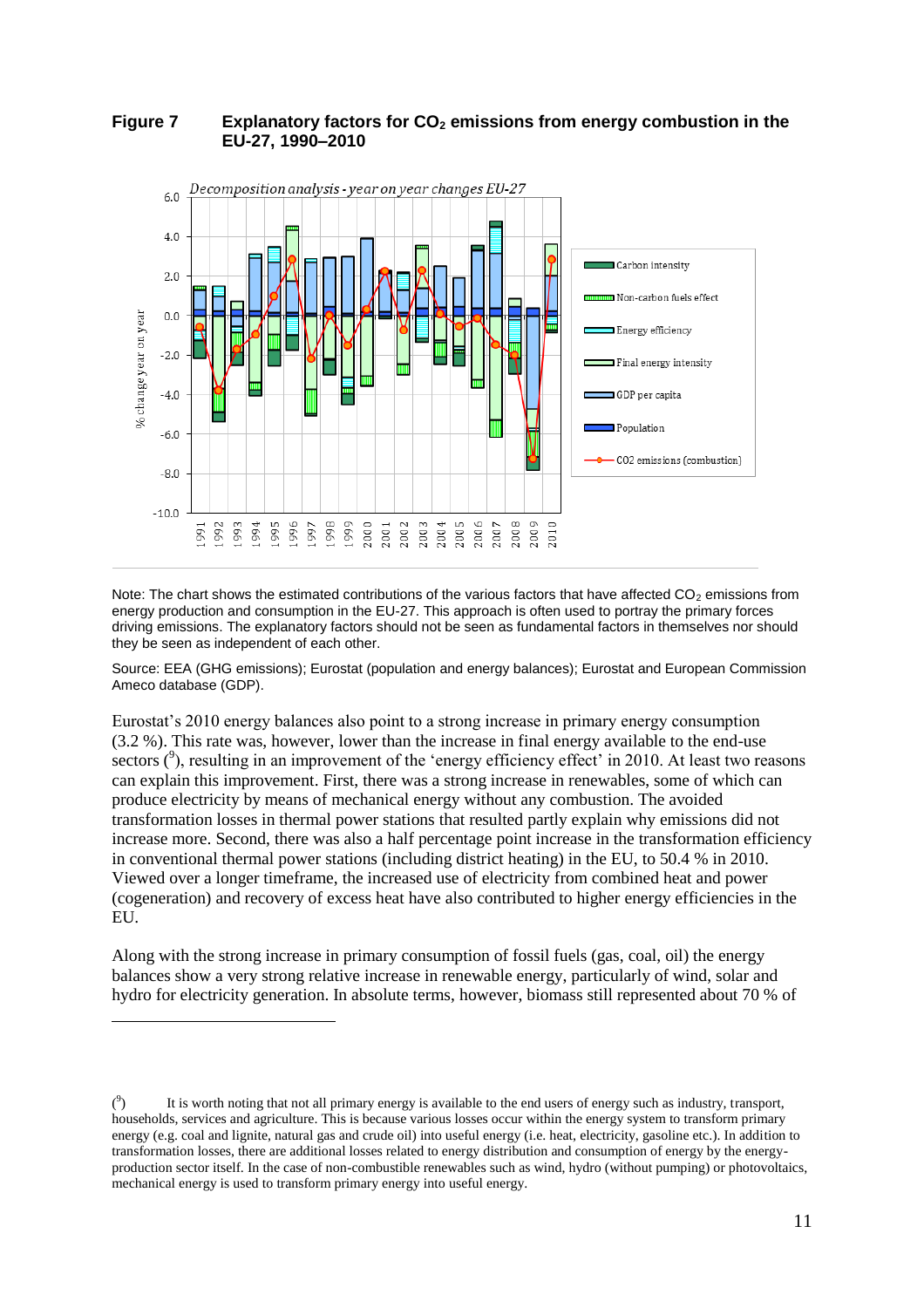the increase in renewables in 2010. Nuclear electricity production also increased in 2010 but much less than renewables (Figure 8). Thus, the 'non-carbon fuels effect' (defined in Box 1) was largely the result of increased renewable energy.

Finally, the average fossil fuel  $CO<sub>2</sub>$  emission factor continued its downward trend in 2010, although at a slower pace. The emission factor for gaseous and liquid fuels remained stable whereas that of solid fuels increased in 2010. Yet the stronger polluting effect from coal was more than offset by a large increase in gas consumption in the EU.

The 'carbon intensity effect' (defined in Box 1) improved only slightly compared to 2009 because  $CO<sub>2</sub>$  emissions increased as fast as the primary fossil fuel input.



**Figure 8 Primary energy consumption by main fuels in the EU-27, 1990–2009**

Source: Eurostat energy balances.

### **5.2 Regression analysis**

#### *5.2.1 Key findings*

The regression analysis outlined below indicates that the economic recovery and higher industrial output, more renewable energy in final energy consumption, and slightly improved carbon intensity were the main (statistical) factors underpinning the change in greenhouse gas emissions in the EU in 2010. The latter two factors prevented GHG emissions from increasing more in 2010.

In addition, the analysis suggests that all three factors were roughly equally important (having similar beta coefficients) in explaining why average EU emissions increased by 2.4 %. The higher heating demand from the colder 2010 winter  $(10)$  was an additional factor, largely met using natural gas.

 $(10)$ The winter effect factor could not be tested statistically due to the unavailability of complete heating degree days data by Member State in 2010 from Eurostat.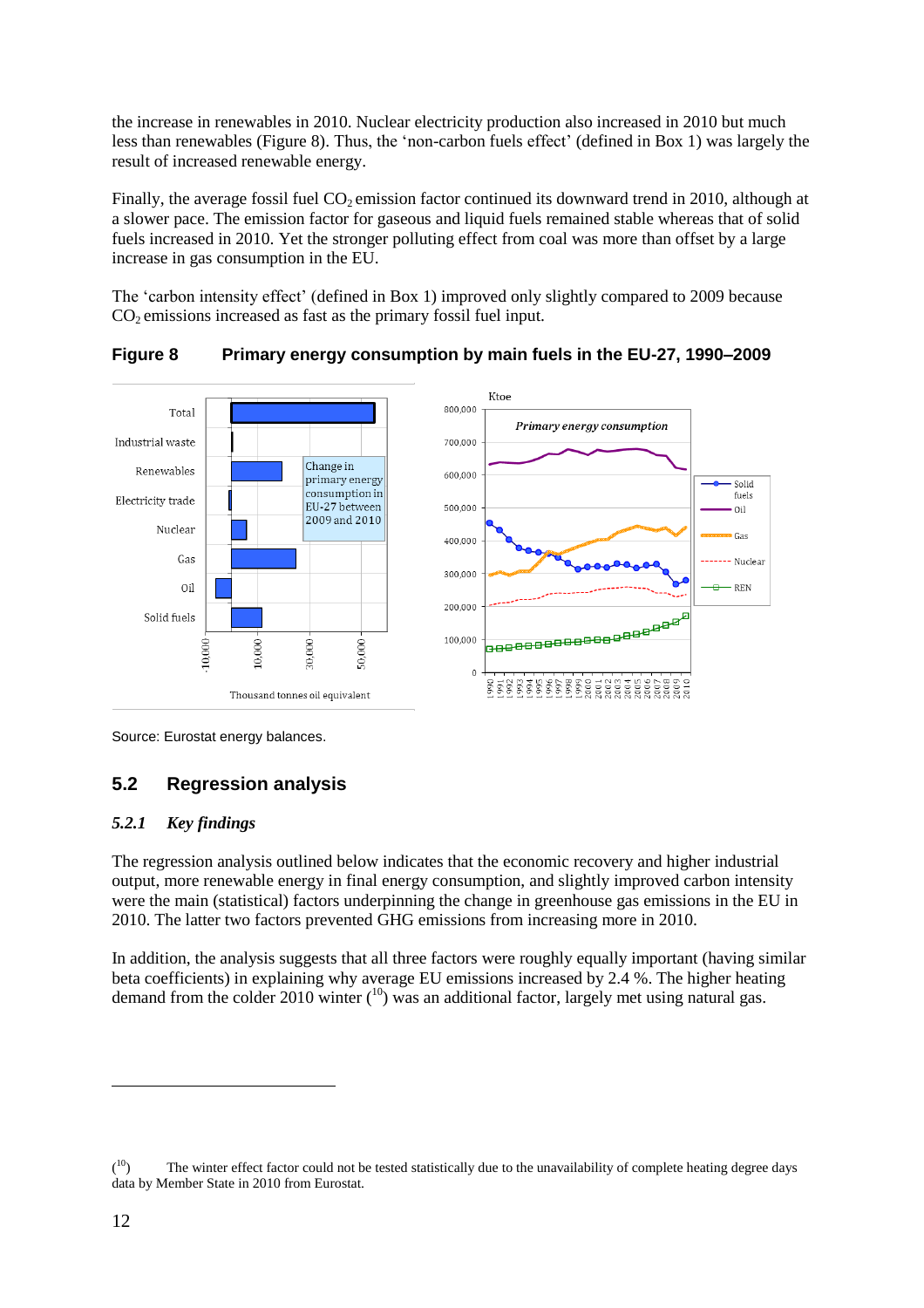#### *5.2.2 Methodology*

#### *Basic model*

This section presents a cross-sectional statistical analysis of greenhouse gas emission drivers in 2010. The variables have been selected from the decomposition analysis of the previous section so far as possible (Box 2).

The objective is to determine the statistical significance and importance of each of the predictors on the dependent variable. The variables are allowed to vary stochastically using data for 27 EU countries and their significance is determined using standard and robust regression methods.

Building on last year's analysis of the factors  $(^{11})$  accounting for EU GHG emission trends, the basic model described in Box 2 takes into account the relative contributions of Member States in the regression coefficients, using greenhouse gas emissions as analytical weights. Thus, the model used 'weighted least squares' (WLS), taking into account country-size effects on the dependent variable.

#### **Box 2 Variables used in the regression analysis — basic model**

The variables were derived from the previous decomposition analysis, transforming the deterministic relationship with no error into a stochastic relationship using data from 27 EU Member States.

The **equation** is:

(y) GHG =  $(x_1)$ POP +  $(x_2)$ GDP +  $(x_3)$ GDP\*POP +  $(x_4)$ EFF +  $(x_5)$ REN +  $(x_6)$ CAR +  $\mu$ , where:

The **variables** are:

(y) GHG: % change in greenhouse gas emissions from energy combustion including fugitives.

 $(x_1)$  POP: % change in population

 $(x<sub>2</sub>)$  GDP: % change in GDP at constant prices

 $(x_3)$  GDP\*POP: interaction between GDP and POP

(x4) EFF: percentage point change in transformation efficiency in public thermal power stations and district heating plants

 $(x<sub>5</sub>)$  REN: percentage point change in the share of renewable energy in final energy consumption, taking into account distribution losses and own energy consumption (no hydro/wind normalisations)

 $(x_6)$  CAR: percentage point change in the average implied  $CO_2$  emission factor of fossil fuel energy (excludes biomass)

µ: error term

 $(11)$ 'Why did greenhouse gas emissions fall in the EU in 2009? EEA analysis in brief' [\(http://www.eea.europa.eu/publications/european-union-greenhouse-gas-inventory-2011\)](http://www.eea.europa.eu/publications/european-union-greenhouse-gas-inventory-2011).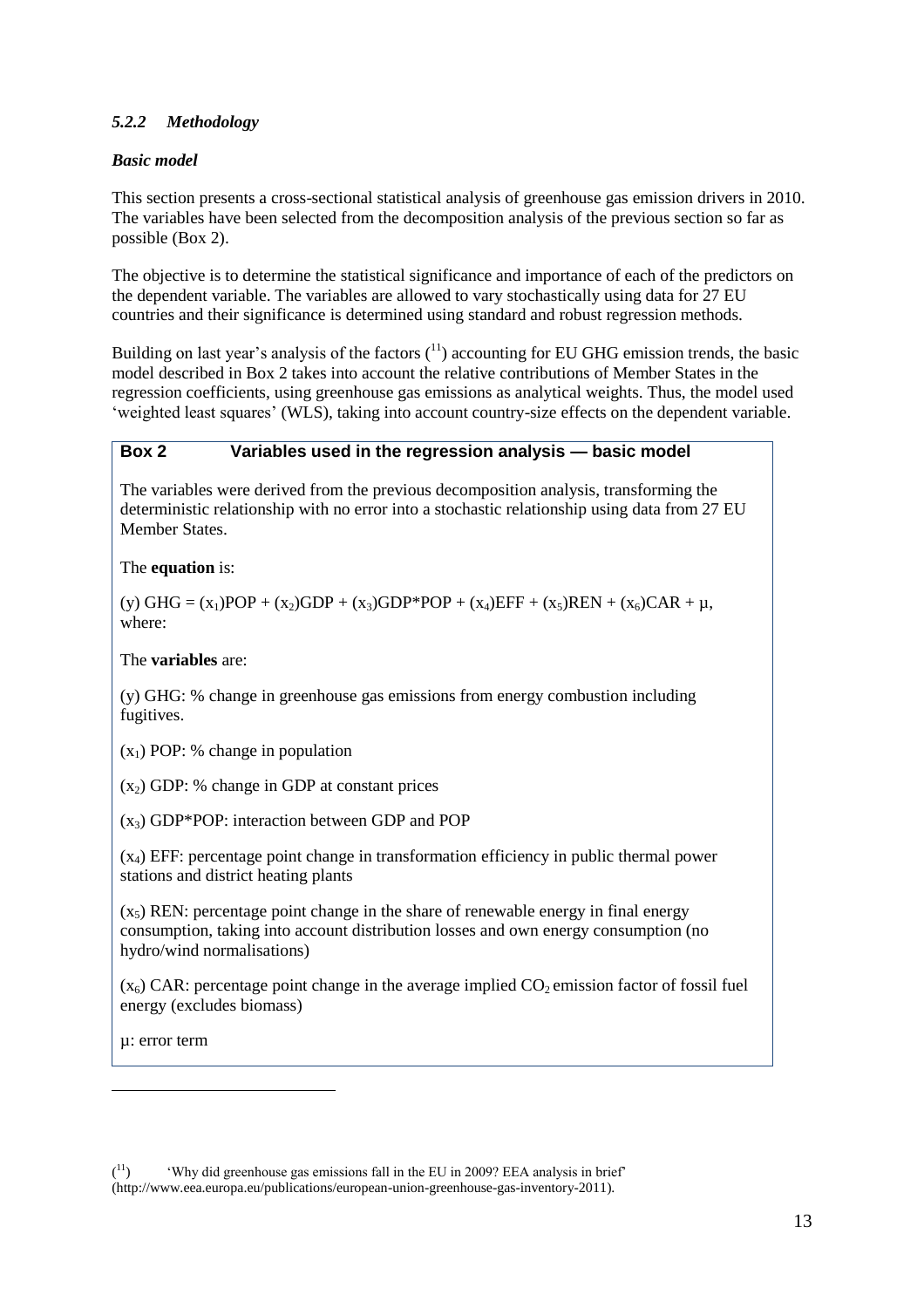The WLS coefficients in the full regression model do not suggest the presence of collinearity in the independent variables. The full model (F-value) is highly significant and only a few of the predictors have non-significant p-values. Moreover, the correlation matrix of the dependent and all independent variables shows higher correlations between GHG and GDP (0.68), between GHG and CAR (0.53), and between GHG and REN (0.43). The remaining three variables, EFF, POP and the interaction term between GDP and POP are discarded because of the very low correlation coefficients.

Figure 9 shows the scatter diagrams of the dependent and explanatory variables, suggesting positive relationships between GHG and both GDP and CAR, and a negative relationship between GHG and REN.

#### **Figure 9 Relationship between GHG emissions and predictor variables, change 2009–2010 – non-weighted**



#### *Final model*

The coefficients from the reduced regression suggest that GHG is a function of GDP, CAR and REN. The change in greenhouse gas emissions can therefore be written as a function of the individual and combined effects of economic growth, the change in the  $CO<sub>2</sub>$  implied emission factor for fossil fuels and the change in the share of renewables in final energy in 2009. The OLS regression coefficients of the interaction term, population and efficiency are not significant at the 5 % level and are dropped from the equation.

The final model consists of three independent variables (REN, GDP and CAR). Based on this final model, the increase in greenhouse gas emissions in 2010 can be explained not only by the increase in economic growth but also by the strong increase in renewable energy relative to overall final energy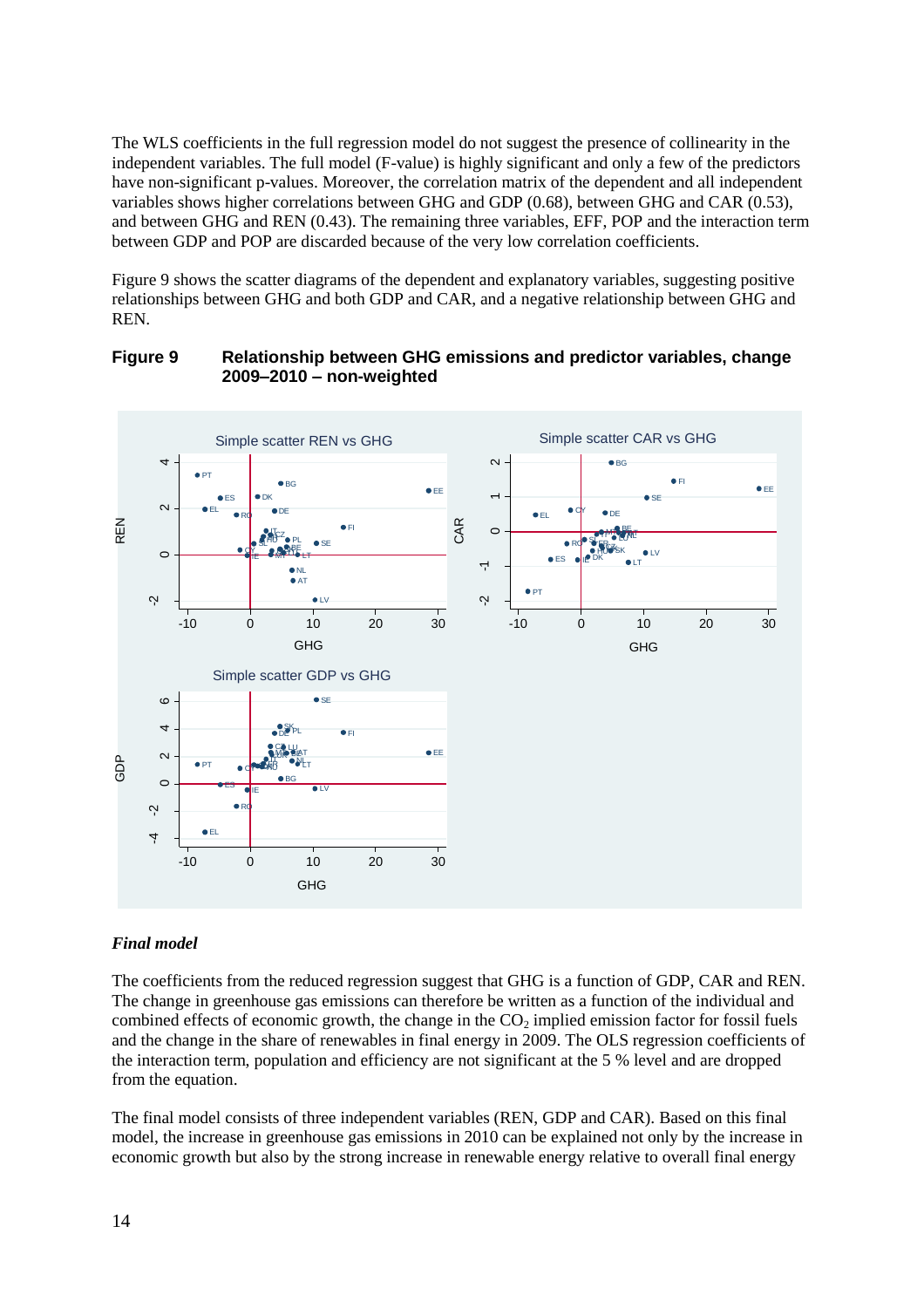demand and by improved carbon intensity in fossil fuel production. The latter two offset an otherwise larger increase in GHG emissions.

The above conclusion takes into account all 27 EU Member States, and reflects positive and negative contributions for each explanatory (statistically significant) variable between 2009 and 2010 (see Figure 10).



### **Figure 10 Growth in modelled variables in EU Member States, 2009–2010**

GDP was positive in most EU countries in 2010, and emissions fell primarily in those countries where GDP was negative. This was particularly the case in Greece, Spain, Portugal and Romania.

Clearly, the growth in renewables, both combustible (biomass) and non-combustible (wind and solar) influenced GHG emissions in most EU countries. Renewables shows the highest statistical significance of all predictors. The contribution of renewables to final energy consumption increased in 2010, except in the Netherlands (partly due to less wind and biofuels production in 2010 compared to 2009), Ireland (less hydro and wind than in 2009) and Malta (because of the absence of a renewable energy sector there). In two other countries, Austria and Latvia, growth in primary consumption of renewables was outpaced by faster growth in final energy consumption.

Member States vary in terms of changes in their  $CO<sub>2</sub>$  average emission factors from fossil fuel combustion. Changes in the average EF depend on several factors. At EU level the implied emission factor (IEF) has decreased since 1990 and this continued in 2010, due to a very strong increase in gas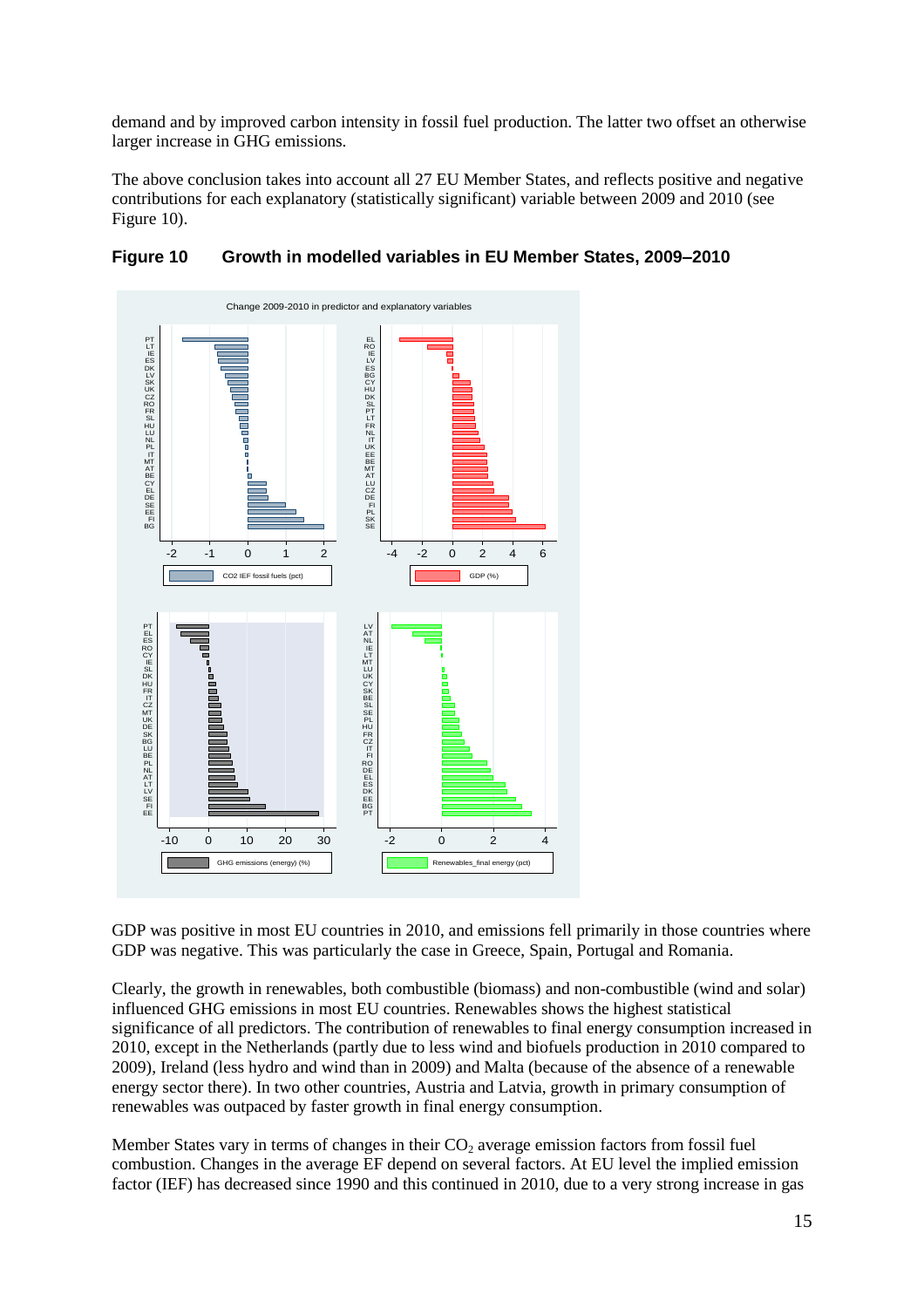relative to other fossil fuels, partly driven by falling gas prices. The IEF for gas is substantially lower than that of coal or oil. In some big Member States, such as Germany, both GHG emissions and the average  $CO<sub>2</sub>$  EF increased in 2010, whereas in other big Member States, for example Spain, both emissions and the average  $CO<sub>2</sub>$  EF decreased. Overall there is a significant positive correlation between GHG emissions and the IEFs and this helps explain why the 'net' increase in emissions was 2.4 % in EU-27 in 2010.

#### *Standard and robust regression analysis*

All three predictors (GDP, REN and CAR) played a role in the net increase in GHG emissions in the EU in 2010. There is some evidence, however, that the variance of the residual errors is not constant and the errors are not distributed normally. This may be due to potential outliers or extreme observations in some countries and could in turn lead to biased standard errors and inference  $(^{12})$ .

A closer look at the influence of specific observations shows that Estonia, particularly, but also other countries (Latvia, Lithuania, Finland, Cyprus) could be considered statistical outliers because of their large residuals of more than two standard deviations from the mean of expected predicted values ('large residual effect').

In addition to the overall large residual effect, Portugal, Bulgaria, Greece, Latvia, Estonia, Finland and Sweden have extreme values on at least one of the predictor variables ('high leverage effect'). Finally, Estonia, Latvia and Greece have a significant effect on the regression coefficients of the model ('high influence effect'). In Estonia, there is overall influence from all predictor variables, whereas the influence in Latvia is mostly triggered by the negative contribution from renewables and GDP. In Greece, the specific influence can be attributed to the very strong contraction in GDP in 2010.

None of the observations are removed from the model as they just represent the country-specific changes in the dependent variable (GHG) to changes in the three explanatory variables (REN, GDP and CAR). A robust specification of the standard errors from the WLS regression can help remove the bias in the variance of the residuals from the WLS regression. The approach only affects the confidence interval around the mean estimates, not influencing the regression coefficients  $(^{13})$ .

As shown in Table 1, the regression coefficients in using the robust specification of standard errors (column 2) are identical to those using the standard approach (column 1), as expected. The confidence intervals around the mean estimates are slightly different. The WLS coefficients indicate that when the share of renewables in final energy increases by 1 percentage point greenhouse gas emissions are expected to decrease by about 2.1 % (holding GDP and CAR constant). Also, if GDP increases by 1 %, greenhouse gas emissions are expected to increase by about 1.1 % (holding REN and CAR constant). Finally, if the  $CO_2$  implied emission factor for fossil fuels increases by 1 %, greenhouse gas emissions are expected to increase by about 3.4 % (holding REN and GDP constant).

 $(1^2)$ <sup>12</sup>) The Breusch-Pagan / Cook-Weisberg test for heteroscedasticity rejects the null hypothesis of homoscedastic errors at the 5 % significance level. Thus, there is evidence of heteroscedasticity. Moreover, the kernel-density plot and the quantile and normal probability plots do not look normal. The Shapiro-Wilk W test, Jarque-Bera and the skewness/kurtosis tests reject the null hypothesis of normal residuals.

 $\binom{13}{ }$ The standard errors are estimated using Huber-White sandwich estimators and can deal with some minor problems of failure to meet the Gauss-Markov assumptions, in our case the lack of homoscedastic errors triggered by some extreme observations. Estonia, particularly, causes the largest effect in the coefficients in the model. Removing this country from the regression would lead to an overall improvement of the model, with normally distributed and homoscedastic errors.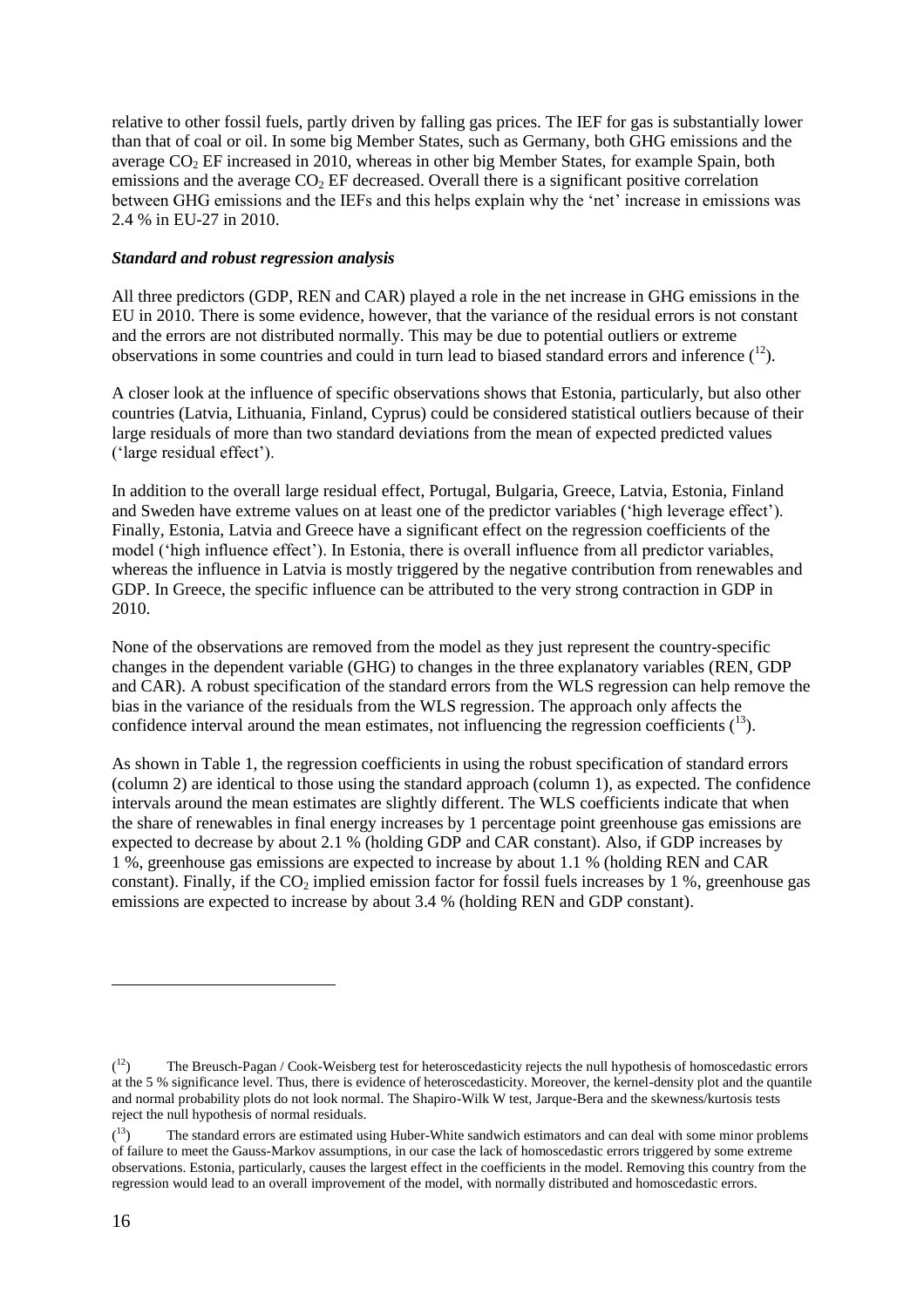|                       | (1)                       | (2)                                             |
|-----------------------|---------------------------|-------------------------------------------------|
|                       | Weighted<br>least squares | <b>WLS</b> with<br>robust<br>standard<br>errors |
| <b>Variables</b>      | <b>GHG</b>                | <b>GHG</b>                                      |
|                       |                           |                                                 |
| <b>GDP</b>            | 1.114**                   | 1.114**                                         |
|                       | (0.308)                   | (0.331)                                         |
| Beta coefficient      | 0.433                     | 0.433                                           |
|                       |                           |                                                 |
| CAR                   | $3.420**$                 | 3.420**                                         |
|                       | (0.912)                   | (0.936)                                         |
| Beta coefficient      | 0.454                     | 0.454                                           |
|                       |                           |                                                 |
| <b>REN</b>            | $-2.092***$               | $-2.092***$                                     |
|                       | (0.506)                   | (0.349)                                         |
| Beta coefficient      | $-0.464$                  | $-0.464$                                        |
|                       |                           |                                                 |
| Constant              | 3.067**                   | $3.067**$                                       |
|                       | (1.075)                   | (0.899)                                         |
|                       |                           |                                                 |
| Observations          | 27                        | 27                                              |
| R-squared             | 0.74                      | 0.74                                            |
| Adj. R-squared        | 0.70                      | 0.70                                            |
| Mean square error     | 363.59                    | 363.59                                          |
| Residual square error | 129.18                    | 129.18                                          |
| <b>Root MSE</b>       | 2.37                      | 2.37                                            |

### **Table 1 Final model results**

Standard errors in parentheses \*\*\* p<0.001, \*\* p<0.01, \* p<0.05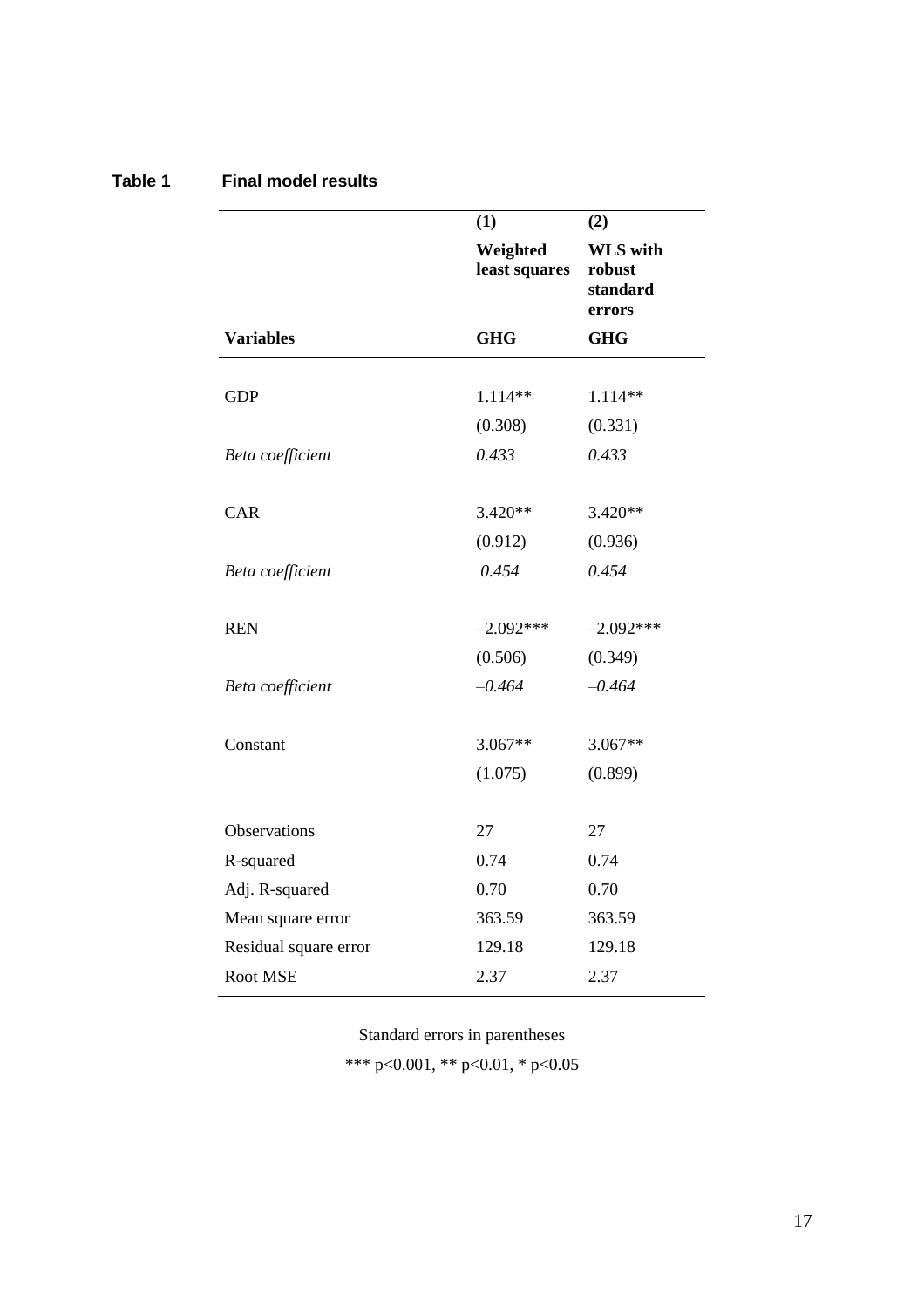Both the standard and robust methods use weighted least squares and take into account country-size effects on the dependent variable. Standard regression diagnostics have been applied iteratively to confirm the residuals meet Gauss-Markov conditions  $(14)$ . Figure 11 shows the partial regression plots for each explanatory variable.



#### **Figure 11 Added-variable plots with robust standard errors**

## **6 Verified EU ETS emissions for 2011**

Verified EU ETS data for 2011 show that greenhouse gas emissions decreased by about 3 % compared to 2010. This is despite positive economic growth and industrial demand, with EU-27 GDP growing by 1.5 % in 2011.

The EEA will publish early EU-27 greenhouse gas estimates for 2011 in autumn 2012, a few months before the official EU greenhouse gas inventory is submitted to the UNFCCC.

 $(^{14})$ The residuals are independent, homoscedastic, have zero mean and are normally distributed. The residual v. fit plot suggests that the residuals have zero mean and constant variance. The errors are also independent. There is no misspecification of the model and there is no autocorrelation bias because of omitted variables. The kernel-density plot and the quantile and normal probability plots look normal. The Jarque-Bera and the skewness/kurtosis tests do not reject the null hypothesis of normal residuals.